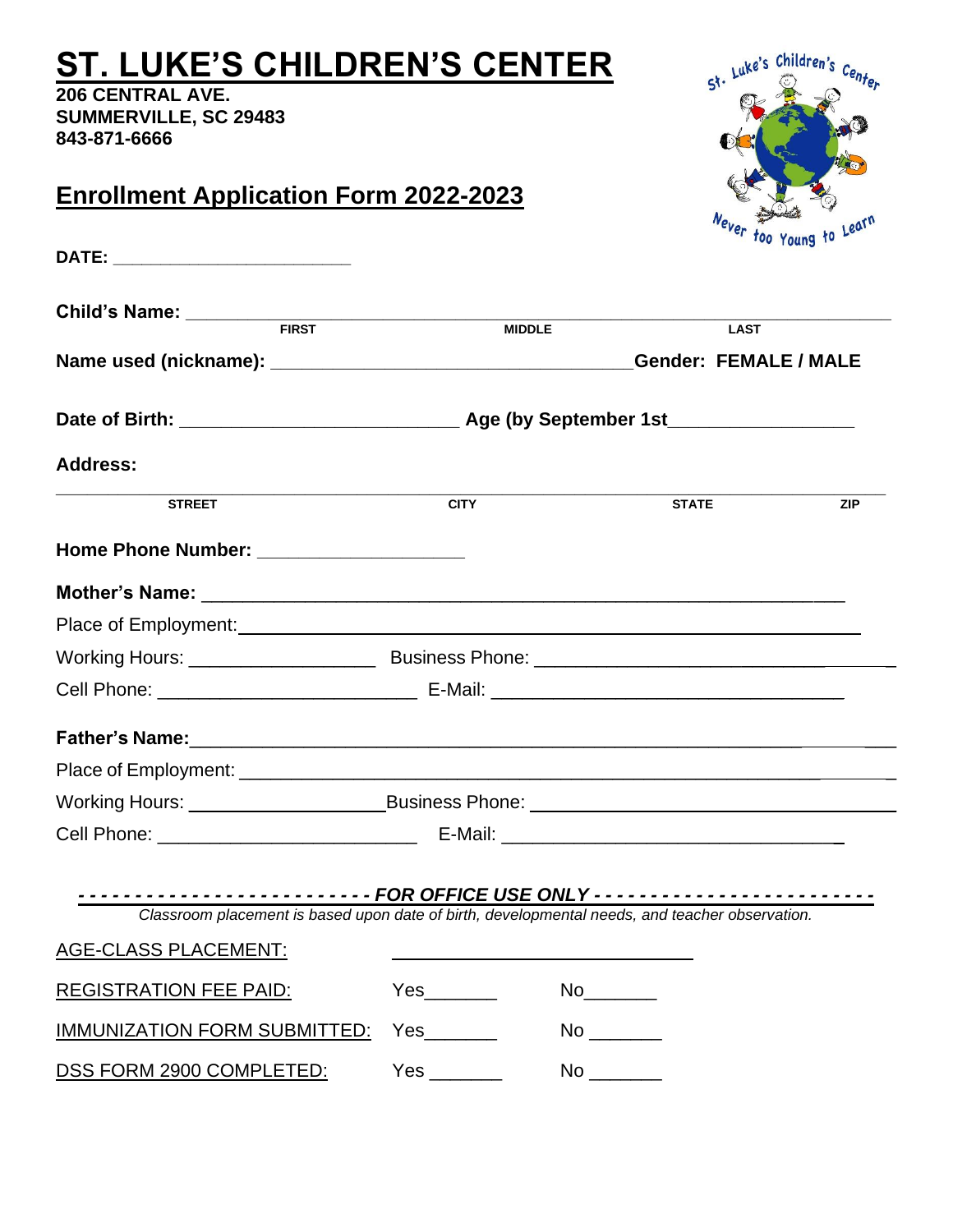#### **Age-Group Requirements for Enrollment:**

Classroom placement is based upon date of birth, developmental needs, and teacher observation.

- ❖ **Peeps** must be 6 weeks old to enter the program
- ❖ **Cats** must be 7 months old by September 1st
- ❖ **Bunnies** must be 12 months old by September 1st
- ❖ **Tigers and Ducks** must be 18 months old by September 1st
- ❖ **Fish, Turtles and Lions** must be 24 months old by September 1st
- ❖ **Threes classes** must be 3 years old by September 1st
- ❖ **Fours classes** must be 4 years old by September 1st

#### *\*\*\* Three & Four year old classes require students be toilet trained with independence and proficiency.*

#### **New SLCC Families Only:**

**\_\_\_\_\_\_\_**I am interested in my child attending the summer program from June 6, 2022- August 5, 2022 provided a space becomes available.

**\_\_\_\_\_\_\_**My child will not need summer programming he/she will begin school in August.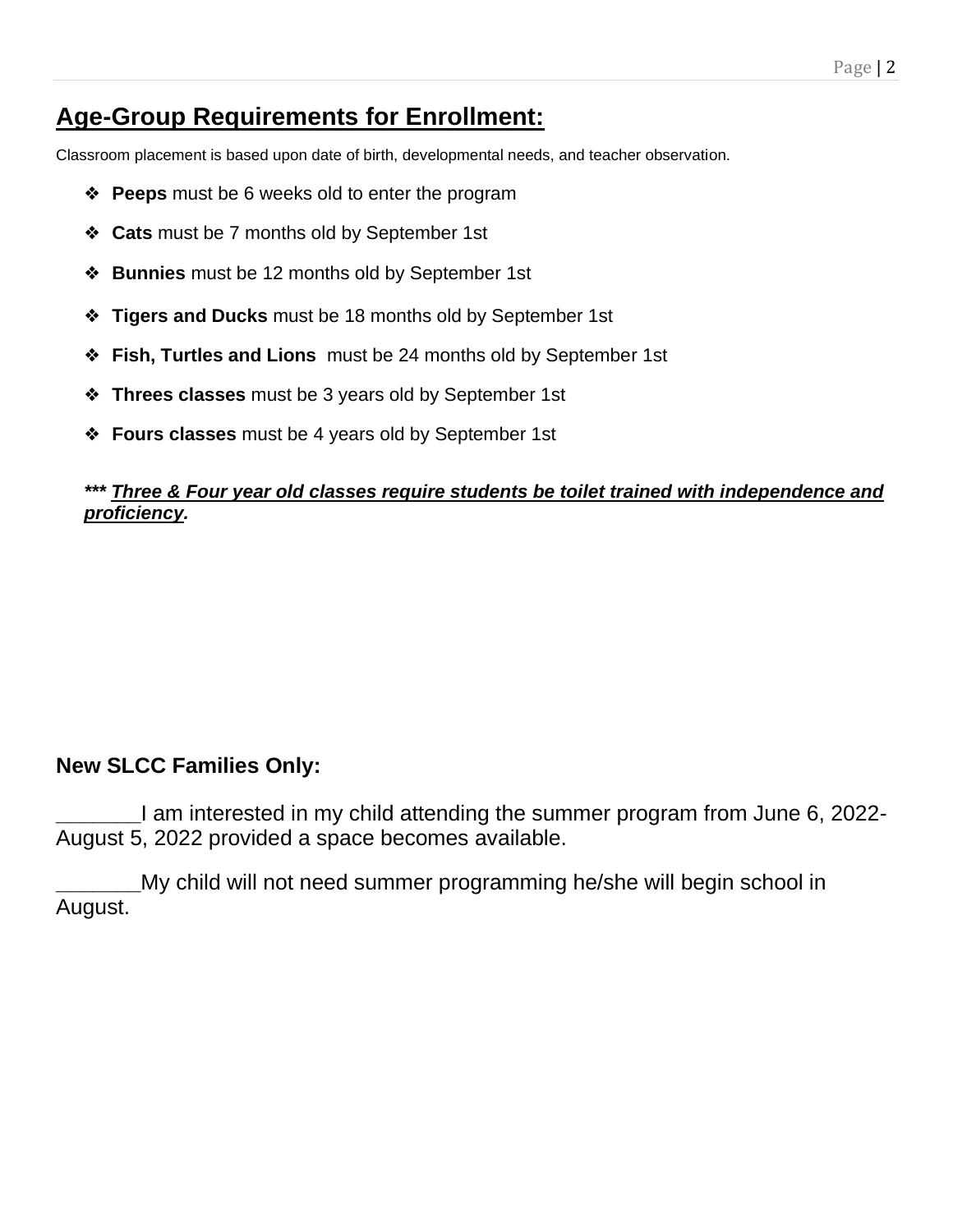## **SLCC Confidential Child Information Profile 2022-2023**

We ask our families to provide the following information so we can develop a profile of your child. By providing the information requested, you help us fulfill our mission of promoting the optimal learning and development of your child. We regard this profile as confidential and as one means of gathering information to ensure the safety and well-being of your child. Please let us know of any changes occurring in this information during the school year. Thank you.

| How did you hear about St. Luke's Children's Center?                                                                    |
|-------------------------------------------------------------------------------------------------------------------------|
| Are there any custody arrangements? ______ If YES please explain: _______________                                       |
| Names of other members of the household (Please include sibling's ages):                                                |
|                                                                                                                         |
| Names of significant people who care for your child (grandparent, neighbor, nanny, etc.):<br>Relationship to your child |
|                                                                                                                         |
| Does your child have any chronic medical conditions (asthma, seizures, diabetes, etc.) or any                           |
| serious medical condition that may affect or limit the child's ability to participate in activities?                    |
|                                                                                                                         |

\_\_\_\_\_\_\_\_\_\_\_\_\_\_\_\_\_\_\_\_\_\_\_\_\_\_\_\_\_\_\_\_\_\_\_\_\_\_\_\_\_\_\_\_\_\_\_\_\_\_\_\_\_\_\_\_\_\_\_\_\_\_\_\_\_\_\_\_\_\_\_\_\_\_\_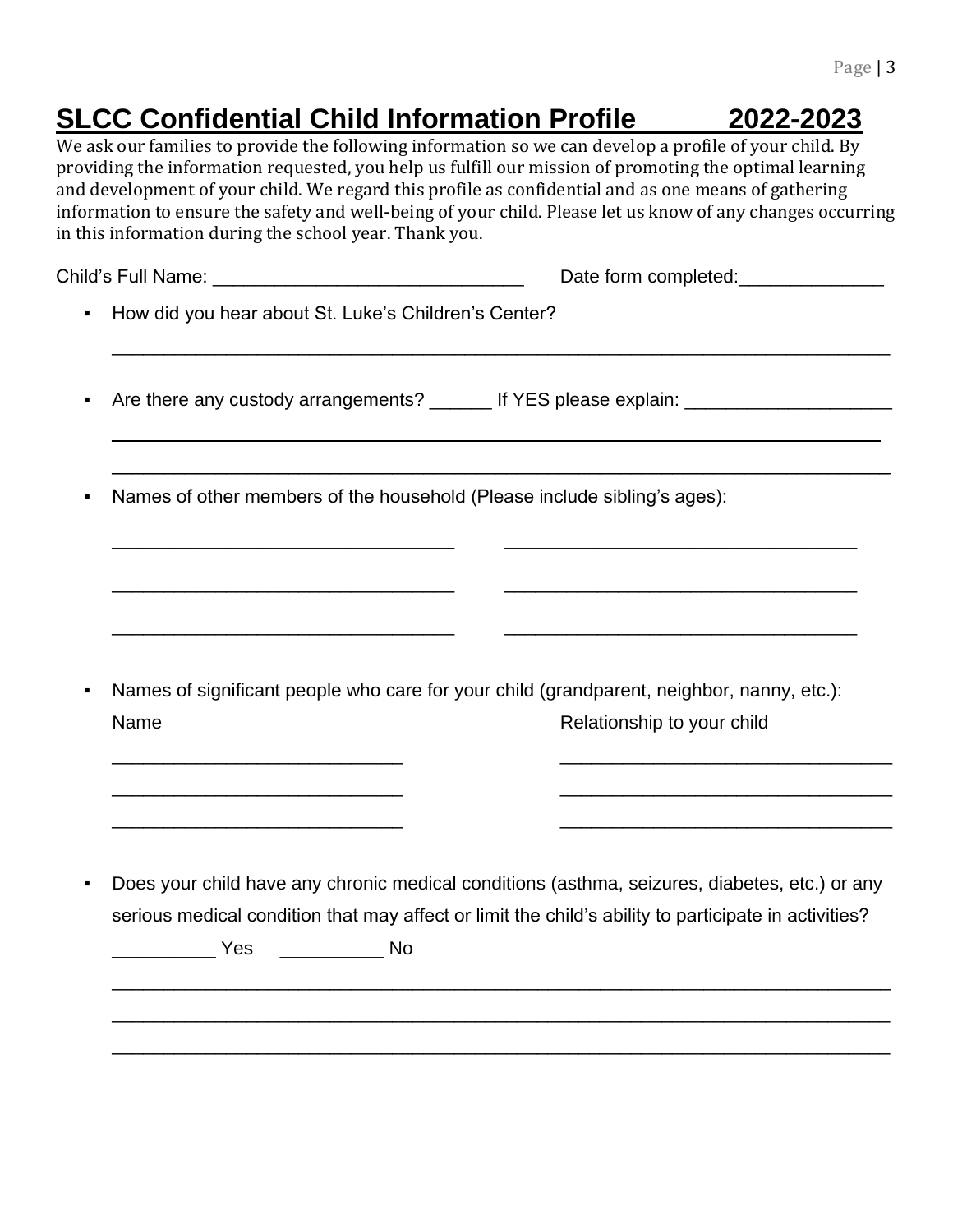- Has your child experienced any medical situations (e.g. hospitalizations, seizures, surgeries, fractures, etc.)?
- Is your child routinely taking any medications? If yes, please list the names of the medications.

\_\_\_\_\_\_\_\_\_\_\_\_\_\_\_\_\_\_\_\_\_\_\_\_\_\_\_\_\_\_\_\_\_\_\_\_\_\_\_\_\_\_\_\_\_\_\_\_\_\_\_\_\_\_\_\_\_\_\_\_\_\_\_\_\_\_\_\_\_\_\_\_\_\_\_

\_\_\_\_\_\_\_\_\_\_\_\_\_\_\_\_\_\_\_\_\_\_\_\_\_\_\_\_\_\_\_\_\_\_\_\_\_\_\_\_\_\_\_\_\_\_\_\_\_\_\_\_\_\_\_\_\_\_\_\_\_\_\_\_\_\_\_\_\_\_\_\_\_\_\_

 $\_$  ,  $\_$  ,  $\_$  ,  $\_$  ,  $\_$  ,  $\_$  ,  $\_$  ,  $\_$  ,  $\_$  ,  $\_$  ,  $\_$  ,  $\_$  ,  $\_$  ,  $\_$  ,  $\_$  ,  $\_$  ,  $\_$  ,  $\_$  ,  $\_$  ,  $\_$  ,  $\_$  ,  $\_$  ,  $\_$  ,  $\_$  ,  $\_$  ,  $\_$  ,  $\_$  ,  $\_$  ,  $\_$  ,  $\_$  ,  $\_$  ,  $\_$  ,  $\_$  ,  $\_$  ,  $\_$  ,  $\_$  ,  $\_$  ,

\_\_\_\_\_\_\_\_\_\_\_\_\_\_\_\_\_\_\_\_\_\_\_\_\_\_\_\_\_\_\_\_\_\_\_\_\_\_\_\_\_\_\_\_\_\_\_\_\_\_\_\_\_\_\_\_\_\_\_\_\_\_\_\_\_\_\_\_\_\_\_\_\_\_\_

\_\_\_\_\_\_\_\_\_\_\_\_\_\_\_\_\_\_\_\_\_\_\_\_\_\_\_\_\_\_\_\_\_\_\_\_\_\_\_\_\_\_\_\_\_\_\_\_\_\_\_\_\_\_\_\_\_\_\_\_\_\_\_\_\_\_\_\_\_\_\_\_\_\_\_

\_\_\_\_\_\_\_\_\_\_\_\_\_\_\_\_\_\_\_\_\_\_\_\_\_\_\_\_\_\_\_\_\_\_\_\_\_\_\_\_\_\_\_\_\_\_\_\_\_\_\_\_\_\_\_\_\_\_\_\_\_\_\_\_\_\_\_\_\_\_\_\_\_\_\_

\_\_\_\_\_\_\_\_\_\_\_\_\_\_\_\_\_\_\_\_\_\_\_\_\_\_\_\_\_\_\_\_\_\_\_\_\_\_\_\_\_\_\_\_\_\_\_\_\_\_\_\_\_\_\_\_\_\_\_\_\_\_\_\_\_\_\_\_\_\_\_\_\_\_\_

▪ Please list any notable side effects from medication?

Does your child have any known allergies or food intolerance? \_\_\_\_\_\_\_\_ Yes \_\_\_\_\_\_\_ No

| Please note and describe all allergies (food, medicine, environmental, etc.) or food<br>intolerance and describe the child's typical reaction(s). Also, please list any medications they<br>take for allergies. |
|-----------------------------------------------------------------------------------------------------------------------------------------------------------------------------------------------------------------|
|                                                                                                                                                                                                                 |
| What precautions and procedures do we need to be aware of relative to any allergies<br>described above?                                                                                                         |
|                                                                                                                                                                                                                 |
| Does your child have any food exceptions based upon dietary preference or religious beliefs?                                                                                                                    |
| Has your child had any previous preschool or group experience? ______ Yes ________ No<br>If yes, please tell us what school/s your child has attended and how long he/she was there.                            |
|                                                                                                                                                                                                                 |

 $\_$  , and the contribution of the contribution of  $\mathcal{L}_\mathcal{A}$  , and the contribution of  $\mathcal{L}_\mathcal{A}$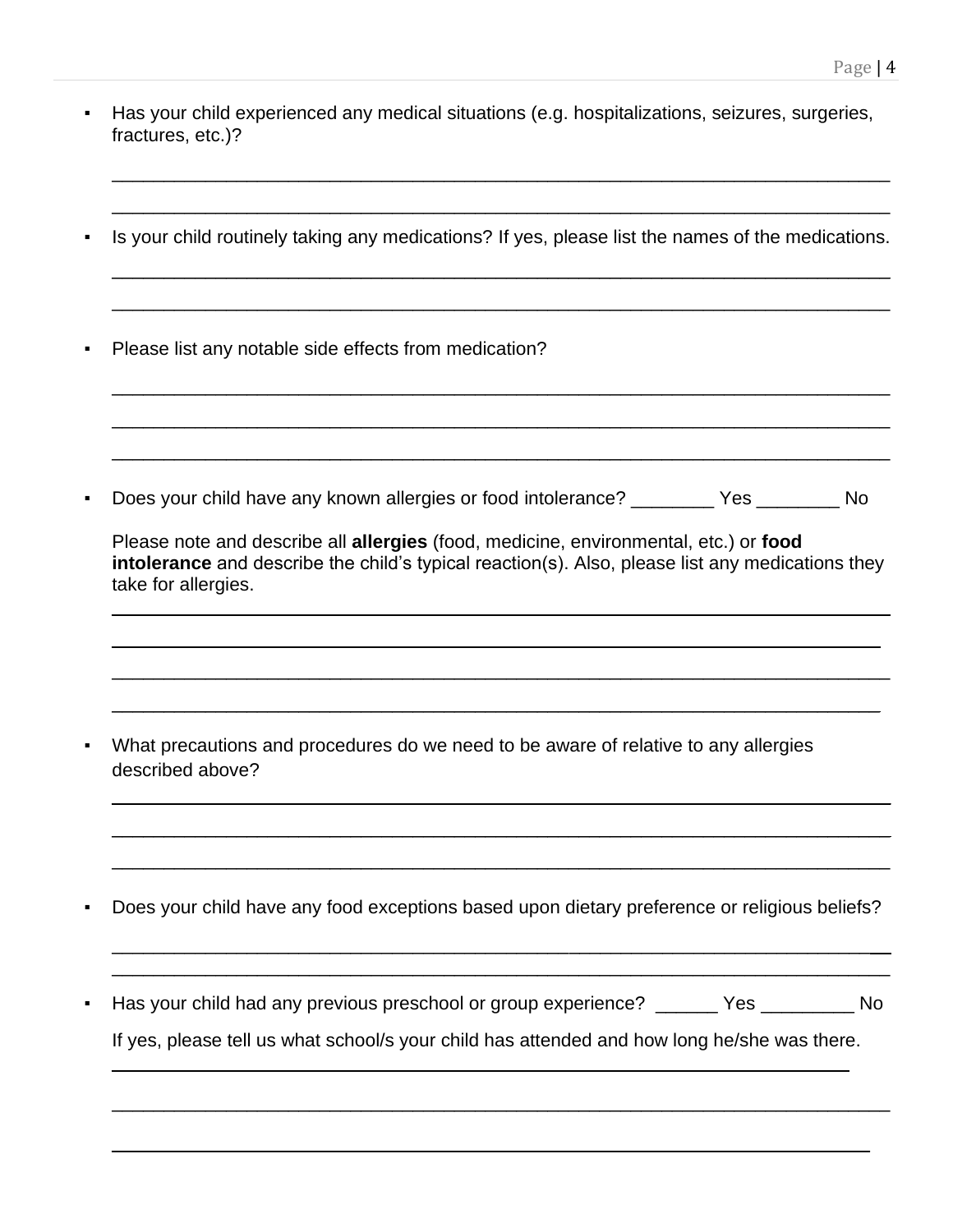▪ Please describe anything unique to your child or your family that you think will be helpful in caring for your child in the upcoming year?

 $\_$  ,  $\_$  ,  $\_$  ,  $\_$  ,  $\_$  ,  $\_$  ,  $\_$  ,  $\_$  ,  $\_$  ,  $\_$  ,  $\_$  ,  $\_$  ,  $\_$  ,  $\_$  ,  $\_$  ,  $\_$  ,  $\_$  ,  $\_$  ,  $\_$  ,  $\_$  ,  $\_$  ,  $\_$  ,  $\_$  ,  $\_$  ,  $\_$  ,  $\_$  ,  $\_$  ,  $\_$  ,  $\_$  ,  $\_$  ,  $\_$  ,  $\_$  ,  $\_$  ,  $\_$  ,  $\_$  ,  $\_$  ,  $\_$  ,

 $\_$  , and the set of the set of the set of the set of the set of the set of the set of the set of the set of the set of the set of the set of the set of the set of the set of the set of the set of the set of the set of th

 $\_$  ,  $\_$  ,  $\_$  ,  $\_$  ,  $\_$  ,  $\_$  ,  $\_$  ,  $\_$  ,  $\_$  ,  $\_$  ,  $\_$  ,  $\_$  ,  $\_$  ,  $\_$  ,  $\_$  ,  $\_$  ,  $\_$  ,  $\_$  ,  $\_$  ,  $\_$  ,  $\_$  ,  $\_$  ,  $\_$  ,  $\_$  ,  $\_$  ,  $\_$  ,  $\_$  ,  $\_$  ,  $\_$  ,  $\_$  ,  $\_$  ,  $\_$  ,  $\_$  ,  $\_$  ,  $\_$  ,  $\_$  ,  $\_$  ,

\_\_\_\_\_\_\_\_\_\_\_\_\_\_\_\_\_\_\_\_\_\_\_\_\_\_\_\_\_\_\_\_\_\_\_\_\_\_\_\_\_\_\_\_\_\_\_\_\_\_\_\_\_\_\_\_\_\_\_\_\_\_\_\_\_\_\_\_\_\_\_\_\_\_\_

Please include anything you wish for the school to understand about your child and your goals for their learning experiences or education?

 $\_$  ,  $\_$  ,  $\_$  ,  $\_$  ,  $\_$  ,  $\_$  ,  $\_$  ,  $\_$  ,  $\_$  ,  $\_$  ,  $\_$  ,  $\_$  ,  $\_$  ,  $\_$  ,  $\_$  ,  $\_$  ,  $\_$  ,  $\_$  ,  $\_$  ,  $\_$  ,  $\_$  ,  $\_$  ,  $\_$  ,  $\_$  ,  $\_$  ,  $\_$  ,  $\_$  ,  $\_$  ,  $\_$  ,  $\_$  ,  $\_$  ,  $\_$  ,  $\_$  ,  $\_$  ,  $\_$  ,  $\_$  ,  $\_$  ,

\_\_\_\_\_\_\_\_\_\_\_\_\_\_\_\_\_\_\_\_\_\_\_\_\_\_\_\_\_\_\_\_\_\_\_\_\_\_\_\_\_\_\_\_\_\_\_\_\_\_\_\_\_\_\_\_\_\_\_\_\_\_\_\_\_\_\_\_\_\_\_\_\_\_\_

\_\_\_\_\_\_\_\_\_\_\_\_\_\_\_\_\_\_\_\_\_\_\_\_\_\_\_\_\_\_\_\_\_\_\_\_\_\_\_\_\_\_\_\_\_\_\_\_\_\_\_\_\_\_\_\_\_\_\_\_\_\_\_\_\_\_\_\_\_\_\_\_\_\_\_

Are there any religious, personal, or social issues you would like for the teachers to be aware of, or to be sensitive to, in the classroom to help better understand your child?

 $\_$  ,  $\_$  ,  $\_$  ,  $\_$  ,  $\_$  ,  $\_$  ,  $\_$  ,  $\_$  ,  $\_$  ,  $\_$  ,  $\_$  ,  $\_$  ,  $\_$  ,  $\_$  ,  $\_$  ,  $\_$  ,  $\_$  ,  $\_$  ,  $\_$  ,  $\_$  ,  $\_$  ,  $\_$  ,  $\_$  ,  $\_$  ,  $\_$  ,  $\_$  ,  $\_$  ,  $\_$  ,  $\_$  ,  $\_$  ,  $\_$  ,  $\_$  ,  $\_$  ,  $\_$  ,  $\_$  ,  $\_$  ,  $\_$  ,

 $\_$  ,  $\_$  ,  $\_$  ,  $\_$  ,  $\_$  ,  $\_$  ,  $\_$  ,  $\_$  ,  $\_$  ,  $\_$  ,  $\_$  ,  $\_$  ,  $\_$  ,  $\_$  ,  $\_$  ,  $\_$  ,  $\_$  ,  $\_$  ,  $\_$ 

\_\_\_\_\_\_\_\_\_\_\_\_\_\_\_\_\_\_\_\_\_\_\_\_\_\_\_\_\_\_\_\_\_\_\_\_\_\_\_\_\_\_\_\_\_\_\_\_\_\_\_\_\_\_\_\_\_\_\_\_\_\_\_\_\_\_\_\_\_\_\_\_\_\_\_

 $\_$  ,  $\_$  ,  $\_$  ,  $\_$  ,  $\_$  ,  $\_$  ,  $\_$  ,  $\_$  ,  $\_$  ,  $\_$  ,  $\_$  ,  $\_$  ,  $\_$  ,  $\_$  ,  $\_$  ,  $\_$  ,  $\_$  ,  $\_$  ,  $\_$  ,  $\_$  ,  $\_$  ,  $\_$  ,  $\_$  ,  $\_$  ,  $\_$  ,  $\_$  ,  $\_$  ,  $\_$  ,  $\_$  ,  $\_$  ,  $\_$  ,  $\_$  ,  $\_$  ,  $\_$  ,  $\_$  ,  $\_$  ,  $\_$  ,

\_\_\_\_\_\_\_\_\_\_\_\_\_\_\_\_\_\_\_\_\_\_\_\_\_\_\_\_\_\_\_\_\_\_\_\_\_\_\_\_\_\_\_\_\_\_\_\_\_\_\_\_\_\_\_\_\_\_\_\_\_\_\_\_\_\_\_\_\_\_\_\_\_\_\_

\_\_\_\_\_\_\_\_\_\_\_\_\_\_\_\_\_\_\_\_\_\_\_\_\_\_\_\_\_\_\_\_\_\_\_\_\_\_\_\_\_\_\_\_\_\_\_\_\_\_\_\_\_\_\_\_\_\_\_\_\_\_\_\_\_\_\_\_\_\_\_\_\_\_\_

 $\_$  ,  $\_$  ,  $\_$  ,  $\_$  ,  $\_$  ,  $\_$  ,  $\_$  ,  $\_$  ,  $\_$  ,  $\_$  ,  $\_$  ,  $\_$  ,  $\_$  ,  $\_$  ,  $\_$  ,  $\_$  ,  $\_$  ,  $\_$  ,  $\_$  ,  $\_$  ,  $\_$  ,  $\_$  ,  $\_$  ,  $\_$  ,  $\_$  ,  $\_$  ,  $\_$  ,  $\_$  ,  $\_$  ,  $\_$  ,  $\_$  ,  $\_$  ,  $\_$  ,  $\_$  ,  $\_$  ,  $\_$  ,  $\_$  ,

 $\_$  , and the set of the set of the set of the set of the set of the set of the set of the set of the set of the set of the set of the set of the set of the set of the set of the set of the set of the set of the set of th \_\_\_\_\_\_\_\_\_\_\_\_\_\_\_\_\_\_\_\_\_\_\_\_\_\_\_\_\_\_\_\_\_\_\_\_\_\_\_\_\_\_\_\_\_\_\_\_\_\_\_\_\_\_\_\_\_\_\_\_\_\_\_\_\_\_\_\_\_\_\_\_\_\_\_

Please describe any developmental concerns (cognitive, physical, fine and gross motor, etc.) you have about your child that will help us to better meet his or her developmental needs.

Speech: Does your child have any difficulties?

- My child's primary language is:\_\_\_\_\_\_\_\_\_\_\_\_\_\_\_\_\_\_\_\_\_\_\_\_\_\_\_\_\_\_\_\_\_\_\_\_\_\_\_\_\_\_\_\_\_\_\_\_\_
- My child's secondary language is:\_\_\_\_\_\_\_\_\_\_\_\_\_\_\_\_\_\_\_\_\_\_\_\_\_\_\_\_\_\_\_\_\_\_\_\_\_\_\_\_\_\_\_\_\_\_\_\_

\_ \_\_

Other comments: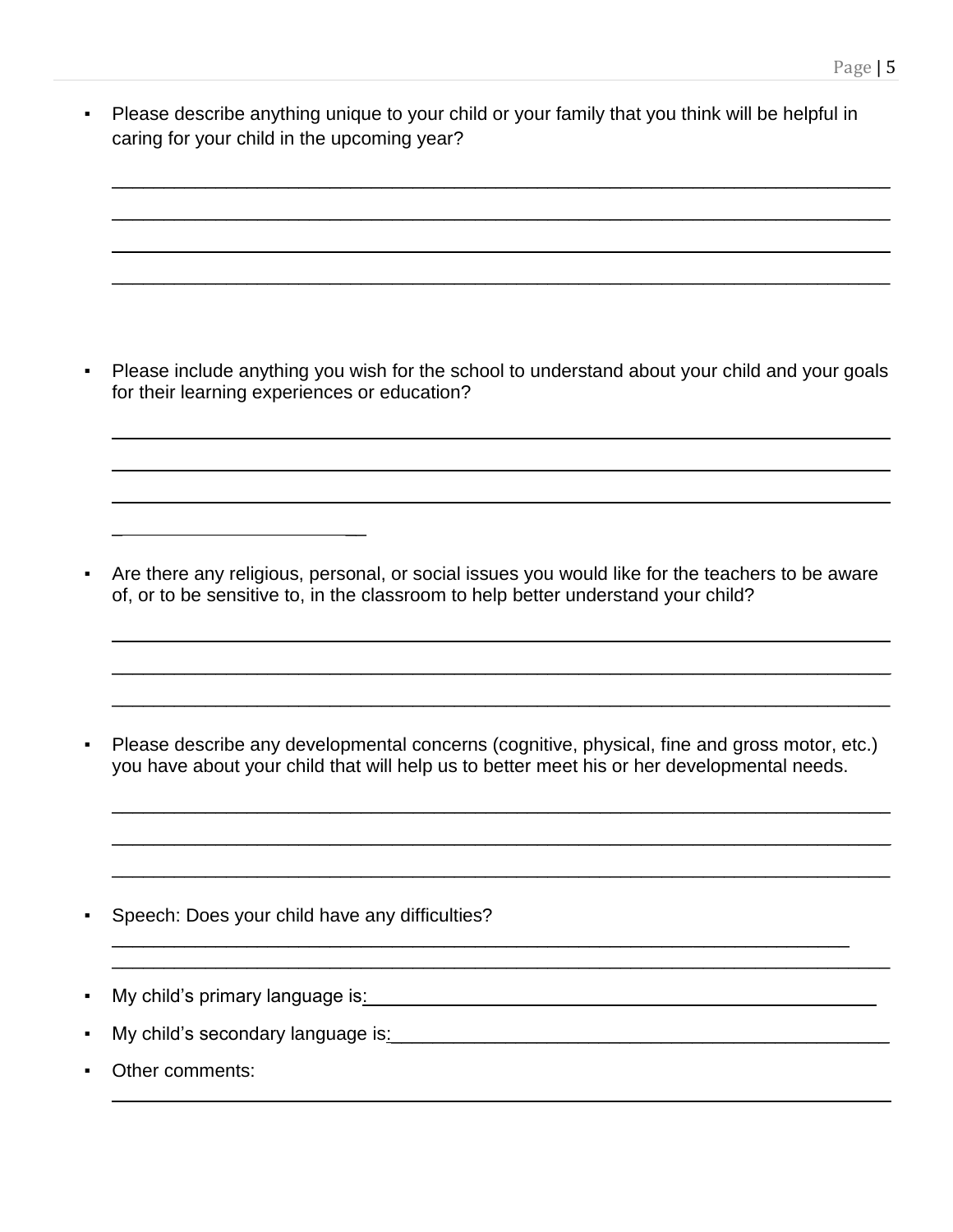▪ Is your child receiving developmental, special education, therapy or psychological services outside of school to assist with any developmental issues? If yes, please explain.

 $\_$  ,  $\_$  ,  $\_$  ,  $\_$  ,  $\_$  ,  $\_$  ,  $\_$  ,  $\_$  ,  $\_$  ,  $\_$  ,  $\_$  ,  $\_$  ,  $\_$  ,  $\_$  ,  $\_$  ,  $\_$  ,  $\_$  ,  $\_$  ,  $\_$  ,  $\_$  ,  $\_$  ,  $\_$  ,  $\_$  ,  $\_$  ,  $\_$  ,  $\_$  ,  $\_$  ,  $\_$  ,  $\_$  ,  $\_$  ,  $\_$  ,  $\_$  ,  $\_$  ,  $\_$  ,  $\_$  ,  $\_$  ,  $\_$  ,

 $\_$  ,  $\_$  ,  $\_$  ,  $\_$  ,  $\_$  ,  $\_$  ,  $\_$  ,  $\_$  ,  $\_$  ,  $\_$  ,  $\_$  ,  $\_$  ,  $\_$  ,  $\_$  ,  $\_$  ,  $\_$  ,  $\_$  ,  $\_$  ,  $\_$  ,  $\_$  ,  $\_$  ,  $\_$  ,  $\_$  ,  $\_$  ,  $\_$  ,  $\_$  ,  $\_$  ,  $\_$  ,  $\_$  ,  $\_$  ,  $\_$  ,  $\_$  ,  $\_$  ,  $\_$  ,  $\_$  ,  $\_$  ,  $\_$  ,

\_\_\_\_\_\_\_\_\_\_\_\_\_\_\_\_\_\_\_\_\_\_\_\_\_\_\_\_\_\_\_\_\_\_\_\_\_\_\_\_\_\_\_\_\_\_\_\_\_\_\_\_\_\_\_\_\_\_\_\_\_\_\_\_\_\_\_\_\_\_\_\_\_\_\_

It is a policy of this school to retain a record of an IEP/IFSP for every child receiving public or private services (e.g. for developmental delays in areas such as speech, language, gross and fine motor, etc.) so our teachers may work with the therapists to support the delivery of services to your child. Copies of IFSP, IEP, evaluation, etc. will be kept confidential.

| My child is receiving services for the following: ______________________________ |  |
|----------------------------------------------------------------------------------|--|
|                                                                                  |  |
|                                                                                  |  |
|                                                                                  |  |
|                                                                                  |  |

 $\_$  ,  $\_$  ,  $\_$  ,  $\_$  ,  $\_$  ,  $\_$  ,  $\_$  ,  $\_$  ,  $\_$  ,  $\_$  ,  $\_$  ,  $\_$  ,  $\_$  ,  $\_$  ,  $\_$  ,  $\_$  ,  $\_$  ,  $\_$  ,  $\_$  $\_$  ,  $\_$  ,  $\_$  ,  $\_$  ,  $\_$  ,  $\_$  ,  $\_$  ,  $\_$  ,  $\_$  ,  $\_$  ,  $\_$  ,  $\_$  ,  $\_$  ,  $\_$  ,  $\_$  ,  $\_$  ,  $\_$  ,  $\_$  ,  $\_$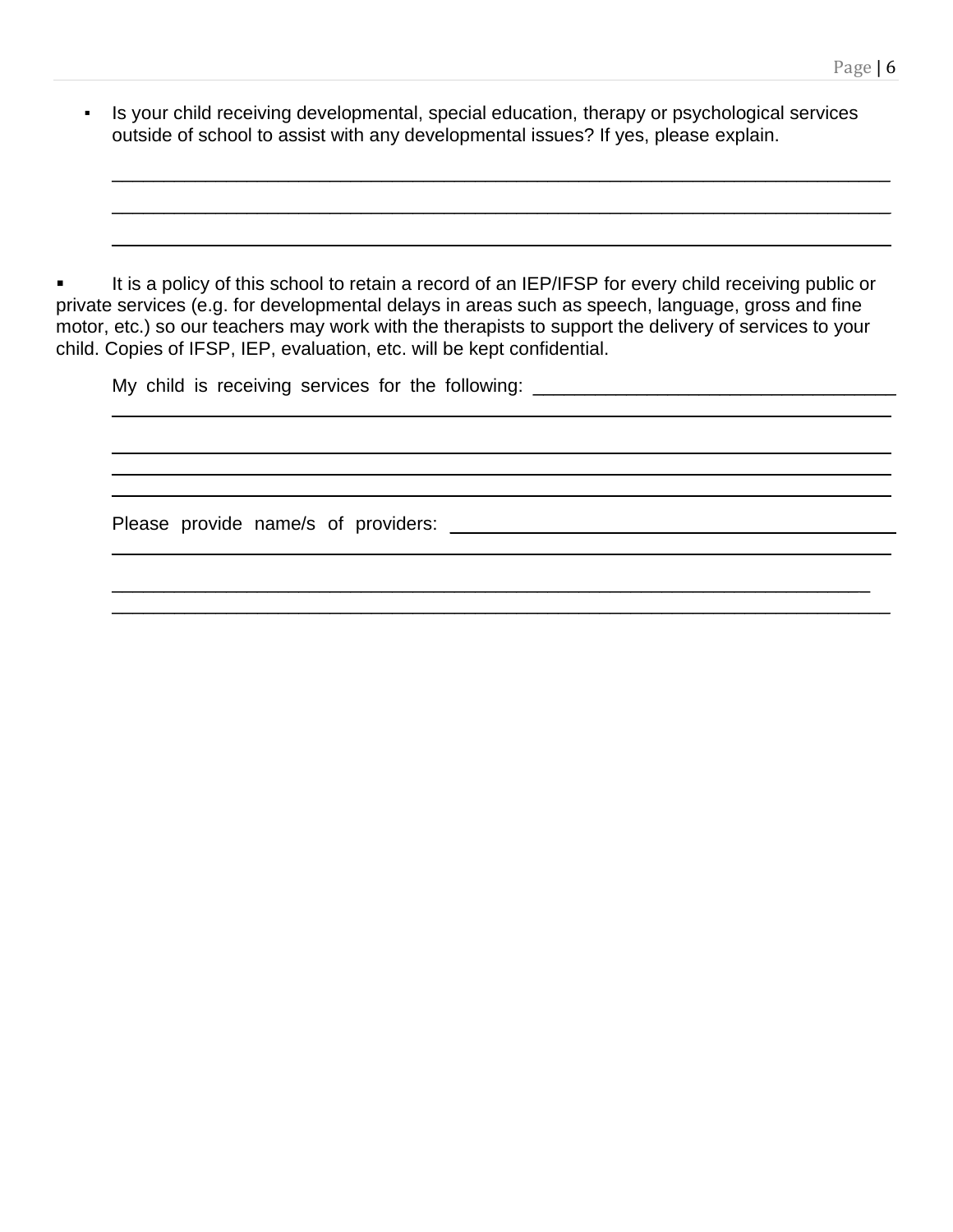**ST. LUKE'S CHILDREN'S CENTER 206 CENTRAL AVE. SUMMERVILLE, SC 29483 843-871-6666**

## **Permission Form**

Child's Name: \_\_\_\_\_\_\_\_\_\_\_\_\_\_\_\_\_\_\_\_\_\_\_\_\_\_\_\_\_\_\_\_\_\_\_\_\_\_\_\_\_\_\_



Please read the following options very carefully and initial each line ONLY if you give your permission for that item. Then, please sign at the bottom of the page. The omission of your initials on any item will indicate to us that you do not authorize that item.

| My child has permission to <b>participate in all activities</b> of SLCC during the<br>2022-2023 school year.                                                                                                   |
|----------------------------------------------------------------------------------------------------------------------------------------------------------------------------------------------------------------|
| My child has permission to go on <b>walking field trips</b> with their class.                                                                                                                                  |
| SLCC has my permission to <b>administer medication</b> prescribed by my child's<br>doctor. (Please remember all medications must be logged in at the front office.)                                            |
| In case of emergency when neither my doctor nor I can be reached, I hereby give<br>permission for SLCC to arrange any medical care deemed necessary for my child.                                              |
| SLCC has my permission to <b>photograph my child</b> and to use the photos in<br>displays in our hallways, classrooms, send home projects, and audio visual<br>presentations created by our staff for parents. |
| SLCC has my permission to <b>photograph my child</b> and to use the photos to<br>update the children's center website, the SLCC Facebook page, advertise in brochures,<br>or to be published in the newspaper. |

#### **In case of an emergency or illness (other than parent)**

Call: \_\_\_\_\_\_\_\_\_\_\_\_\_\_\_\_\_\_\_\_\_\_\_ Phone: \_\_\_\_\_\_\_\_\_\_\_\_\_ \_\_ Relationship:\_\_\_\_\_\_\_\_\_\_\_\_\_\_\_\_

Child's Physician: \_\_\_\_\_\_\_\_\_\_\_\_\_\_\_\_\_\_\_\_\_\_\_\_\_\_\_\_ \_\_ Phone: \_\_\_\_\_\_\_\_\_\_\_\_\_\_\_\_\_\_\_\_\_\_\_\_\_

If SLCC is unable to contact either parent or the emergency contact; I understand that SLCC will act on behalf of the health and welfare of my child and notify EMS to administer medical attention and possibly transport my child to the nearest emergency medical facility for treatment.

Parent's Signature\_\_\_\_\_ \_\_\_\_\_\_\_\_\_\_\_\_\_\_\_\_\_\_\_\_\_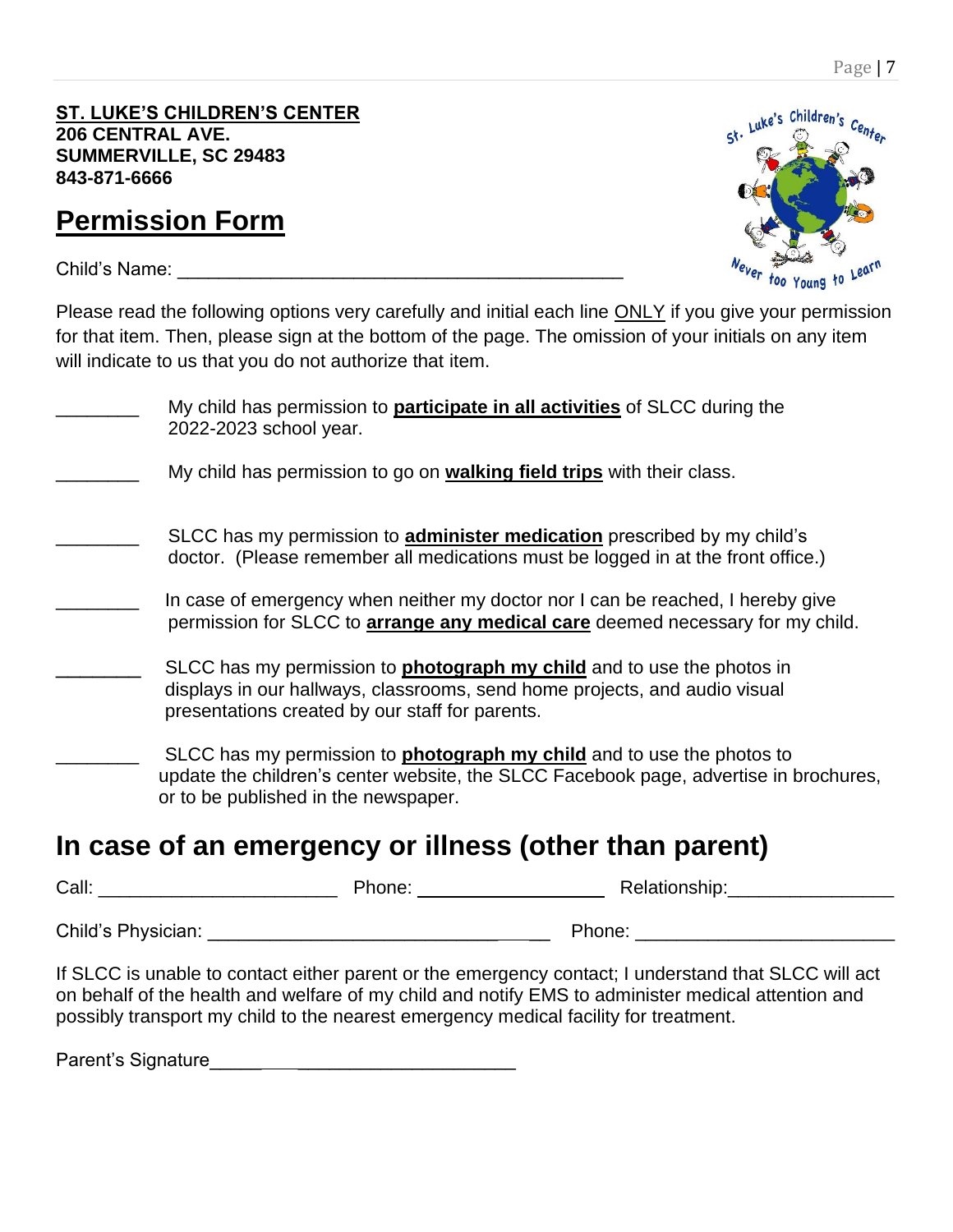| <b>ST. LUKE'S CHILDREN'S CENTER</b><br>206 CENTRAL AVE.<br><b>SUMMERVILLE, SC 29483</b><br>843-871-6666                         |                                                             | st. Luke's Children's Center |
|---------------------------------------------------------------------------------------------------------------------------------|-------------------------------------------------------------|------------------------------|
| <u>2022-2023 Authorized Pick-up Form</u>                                                                                        |                                                             |                              |
|                                                                                                                                 |                                                             | ever too Young to Learn      |
|                                                                                                                                 |                                                             |                              |
|                                                                                                                                 |                                                             |                              |
| Daytime Phone: ________________________________Cell Phone: _____________________                                                |                                                             |                              |
|                                                                                                                                 |                                                             |                              |
| Daytime Phone: _________________________________Cell Phone: ____________________                                                |                                                             |                              |
| You may authorize up to four other people to pick-up your child. If there is a change, please come to                           | the Main Office as soon as possible to complete a new form. |                              |
| <b>Name</b>                                                                                                                     | Relationship                                                |                              |
|                                                                                                                                 |                                                             |                              |
| 2.                                                                                                                              |                                                             |                              |
|                                                                                                                                 |                                                             |                              |
|                                                                                                                                 |                                                             |                              |
| not be allowed to pick up my child. All persons may be asked to show a photo ID to<br>compare with the authorized pick-up list. |                                                             |                              |

| Signature:<br>$ -$ | -- |  |
|--------------------|----|--|
|                    |    |  |